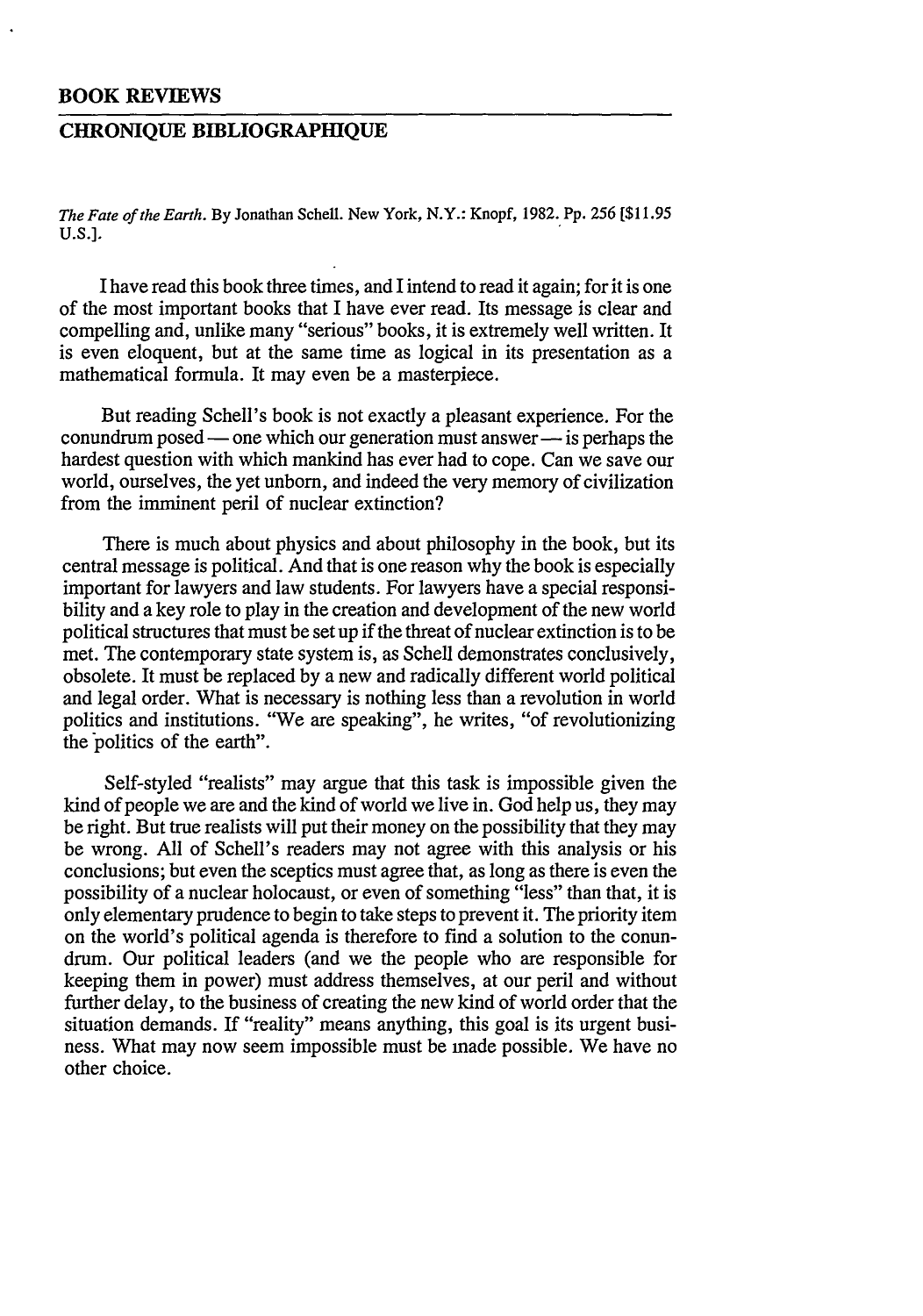There is little room in the world in which we now live for happy-golucky optimism. But optimism is still the best working hypothesis. Time however is not on our side. "Evolution was slow to produce us", says Schell, "but our extinction will be swift; it will be literally over before we know it. We have to match swiftness with swiftness".

John P. Humphrey\*

 $\mathbf{v}$ 

 $\lambda$ 

\*Of the Faulty of Law, McGill University.

 $\cdot$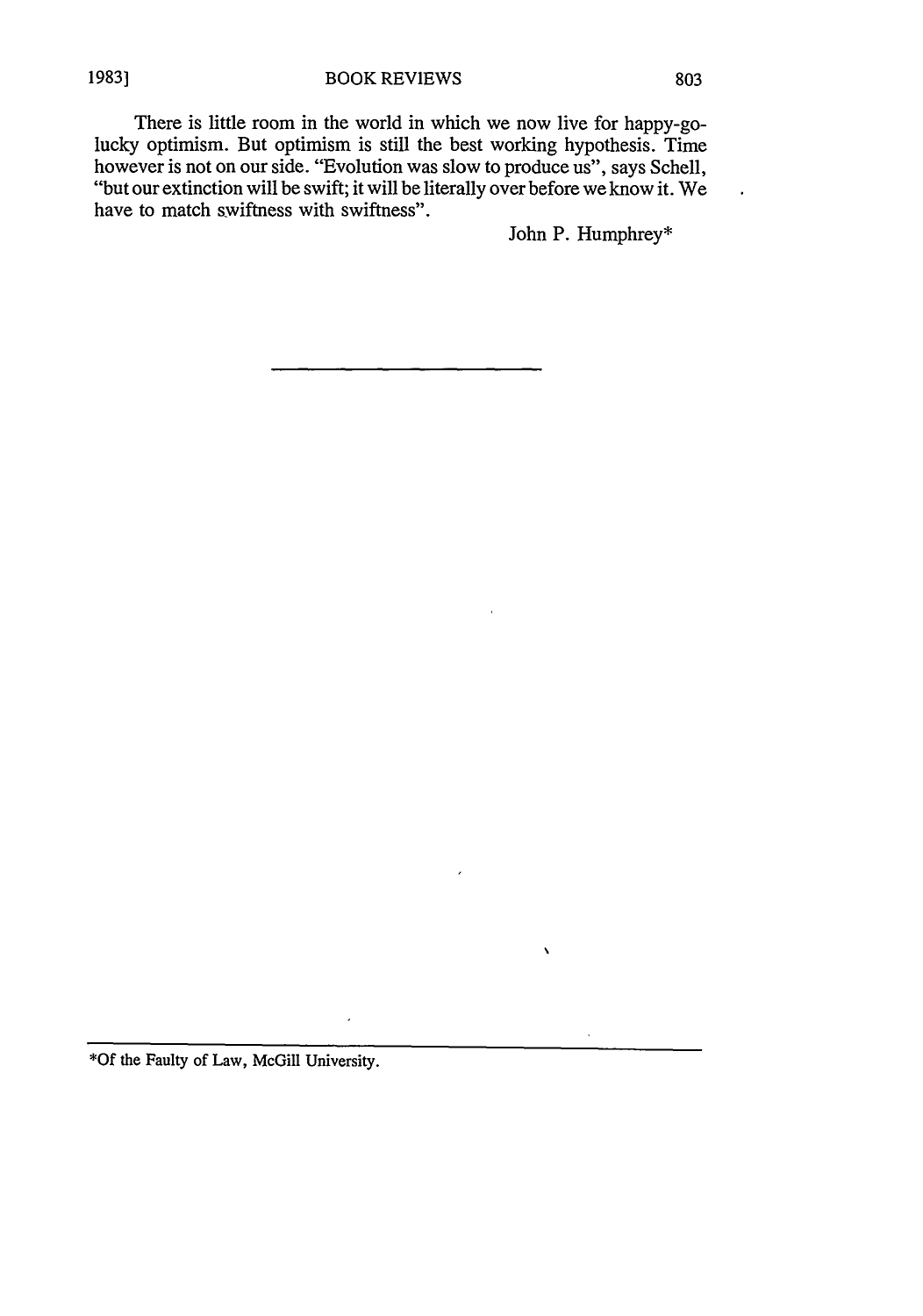*The Global Politics ofArms Sales.* **By** Andrew **J.** Pierre. Princeton, **N.J.:** Princeton University Press, **1981. Pp. 352** [Cloth \$20.00 **U.S.;** Paper **\$7.95 U.S.]**

## **Influence or Quid-Pro-Fiasco?: The Global Predicament of Arms Sales**

In global terms, measured in constant dollars, arms sales more than doubled from **U.S.** \$9.4 billion in **1969** to **U.S. \$19.1** billion in **1978.** Currently, over seventy-five *per cent* of total arms transfers are destined for the Third World. The United States, the Soviet Union, France, the United Kingdom, and West Germany supply over eighty-five *per cent* of these weapons. Nations supplying arms have justified this activity as an instrument of their respective foreign policies. Yet, the ability of arms sales to bolster or undermine a supplier's foreign policy depends upon a mixture of national motives and often unpredictable international conditions and circumstances. These dynamic variables include: the potential political influence and leverage to be gained against an ideological adversary; the potential access to military bases; the trade-offs of long-term risks and short-term benefits; the dovetailing of weapon sales with other foreign policy goals; the effect of sales on regional stability; the political stability of the recipient nation; and the use to which the delivered weapons are put.

Such a complicated business does carry inherent risks for the "merchants of foreign policy"; what one day was a measure of political influence could the next become a foreign policy fiasco. Examples of *quid pro quos* turned *quid pro fiascos* are easy enough to find. Witness President Nixon's sales of "any arms short of nuclear weapons" to the Shah of Iran, weapons which later fell into the hands of the revolutionary Ayatollah Khomeini; or the Soviet expulsion from Egypt after many years of committing substantial numbers of arms and advisers to that country. Arms transfers can also act as a source of both domestic and foreign political division as was seen in the American sale of Airborne Warning and Control System [AWACS] aircraft to Saudi Arabia, and as is currently being illustrated by the divisive European debate over nuclear arms transfers, namely United States Pershing II and cruise missiles.

Risks for Third World recipients are also considerable. The drive toward nationalism and self-reliance, combined with an inadequate technological base for arms production, serves to spur on Third World demand for the acquisition of sophisticated weapons from abroad. One result is that expendi-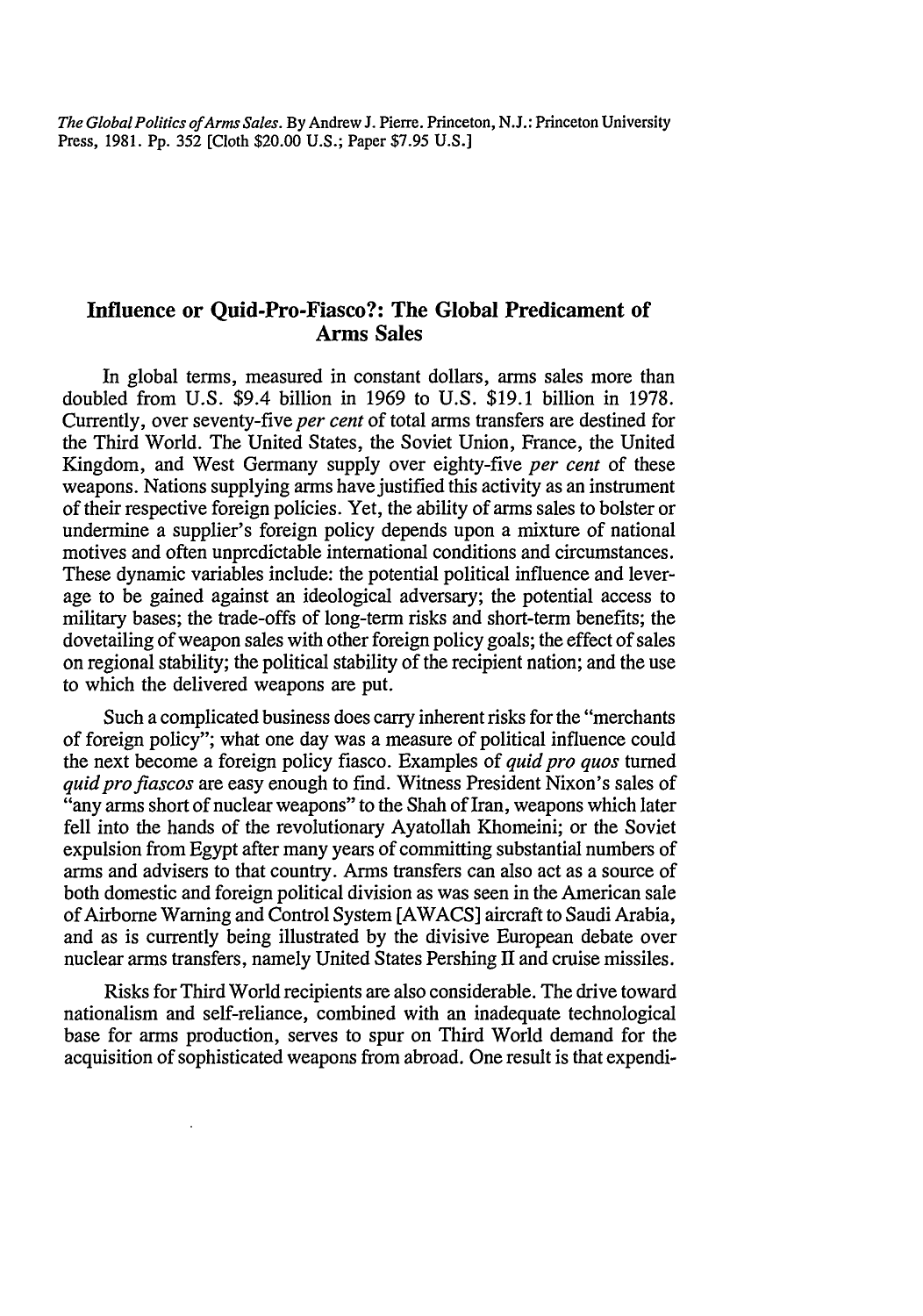805

tures on arms have risen twice as fast as development assistance. Scarce resources that could be used more efficiently for economic development are often diverted for arms purchases, making domestic stability even less firm. Guns instead of butter may cause local populations to take up guns in the name of butter; of course, guns can be used to stifle domestic opposition as well. In this way, arms transfers can create fiascos in the developing world.

Andrew Pierre explores this global predicament in his Council on Foreign Relations book, *The Global Politics of Arms Sales.* Pierre, travelling to twenty countries to compile his well-researched findings, concludes that "arms sales are foreign policy writ large" and "must be seen, essentially, in political terms".' Organizing his work into sections on dilemmas, suppliers, recipients, and restraints, the author has added constructively to an increasing body of literature on this complicated subject. Much academic attention has already been focused upon these issues by the Stockholm International Peace Research Institute [SIPRI], the International Institute of Strategic Studies [IISS], and by the Council on Foreign Relations [CFR].2 A more journalistic treatise, by Anthony Sampson,<sup>3</sup> has discussed the Realpolitik of "the merchants of death". Pierre's book is a balanced blend of academic research and anecdotal journalism, making for an informative and readable volume.

There do seem to be, however, some lacunae in Pierre's analysis. The author expressly delineates the problems that arms transfers pose for the suppliers *as nations,* with particular emphasis on the United States, without discussing adequately the role that private companies play in creating these dilemmas. The politics of arms sales also involve the corporate politics of contracts and profits. A chapter on the "politics of financial reward" would help explain the micro-economic motivations of the arms trade.

While suggesting that President Reagan replaced an inconsistent Carter Administration arms sales policy with an "overly permissive" one, Pierre could have gone further to elaborate upon the ramifications of transfers for regional security and nuclear proliferation. In his short subsection on "Nuclear Proliferation and Conventional Arms Sales",4 the author says that "the Reagan administration is far more inclined to sell arms for the purpose of reducing motivations for obtaining nuclear weapons",<sup>5</sup> but he does not seem to recognize that this very policy could serve to create the regional instability that whets the atomic appetite.

**I** A. Pierre, *The Global Politics of Arms Sales* (1982) 3.

**<sup>2</sup>** See, *e.g.,* A. Cahn, *et al., Controlling Future Arms Trade* (1977). See also United States Congress, *Changing Perspectives on U.S. Arms Transfer Policy* (1981) (A Library of Congress Congressional Research Study).<br><sup>3</sup>A. Sampson, *The Arms Bazaar* (1978).<br>*4Supra*, note 1, 29-31.

*Ibid.,* 30.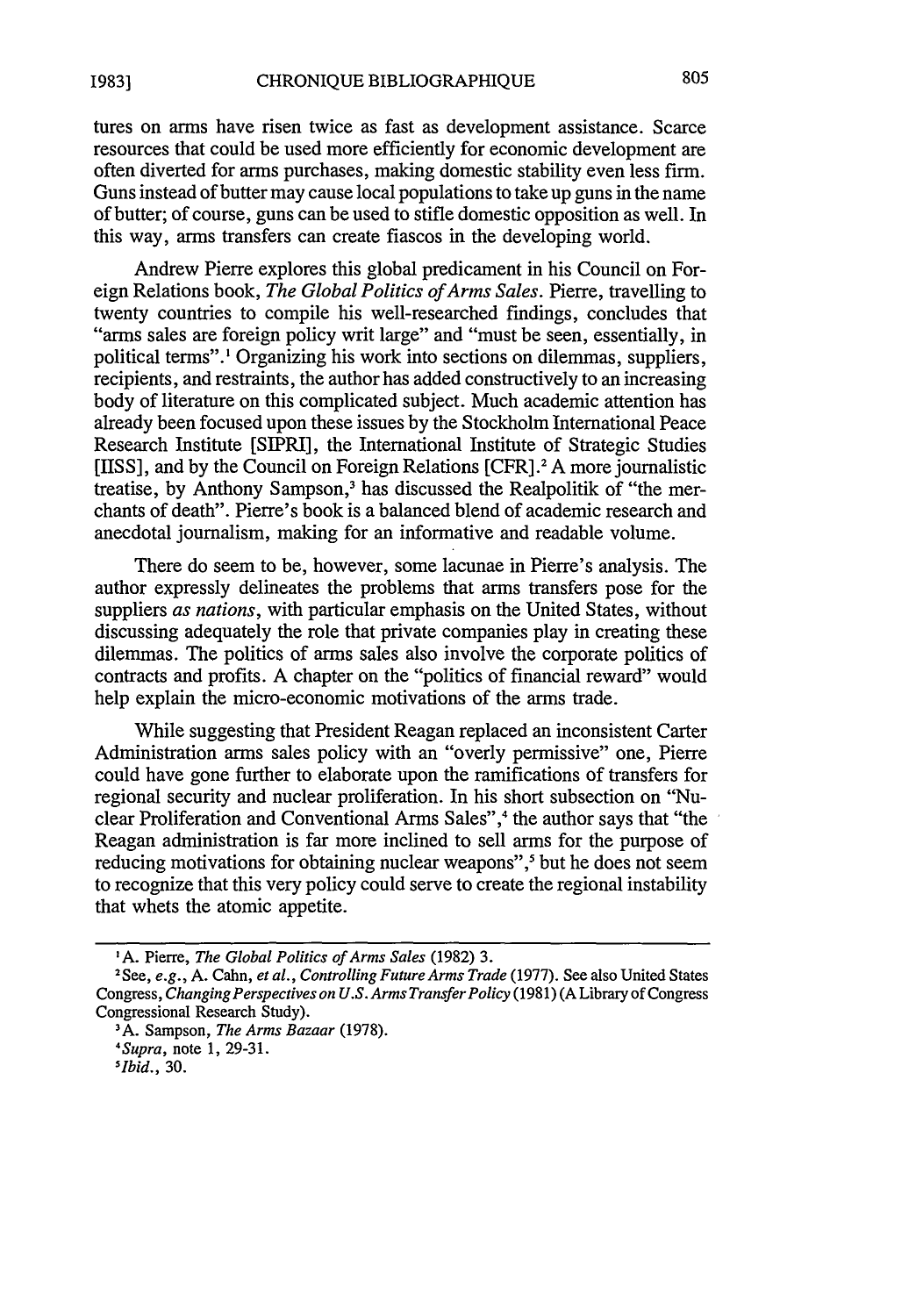Pierre prefers instead to focus upon proliferation in the quantity and sophistication of conventional arms sales. In the past, most arms transfers to less-developed countries were made up of obsolete weapons of the major powers. Increasingly, and particularly in the case of American and Soviet exports, more advanced weaponry has been delivered. In 1960, for instance, only four developing nations had supersonic aircraft; by 1977, the total was forty-seven. The Middle East receives fifty per cent of total world arms sales and holds the largest regional share of transferred sophisticated weaponry. Latin American acquisitions have tripled over the last decade, and the sale of F-16 fighter aircraft to Venezuela will introduce one of the world's most advanced weapons into that region for the first time.

The proliferation of sophisticated arms transfers, according to Pierre, is an integral element in the conduct of foreign policy, especially for the U.S. and U.S.S.R. As an intended vehicle for the extension of ideological influence through the demonstration of technological prowess, arms sales have become a prime element in superpower competition. Though ideological concerns dominate the arms transfer policies of the superpowers, other suppliers such as France, the U.K. and West Germany are motivated primarily by other national concerns: access to vital raw materials, maintenance of employment in industry and balance of trade. France continues to pronounce a goal of national independence and autonomy, even though its arms industry has become excessively dependent on exports.

Considering the diverse motives of both suppliers and recipients, is there any real hope for controlling arms sales? Fuelled by competing national interests, the increasing volume and sophistication of arms transfers is fast racing beyond the international political means of control. It is paradoxical that international law is predicated upon the principle of cooperation between sovereign states, and yet the self-defined interests of states act consistently as obstacles to agreement and consensus. Pierre calls for a "supplier's code of conduct". In so doing, he is not the first to suggest the need for multilateral restraint. Unfortunately, effective multilateral mechanisms have proven more elusive than the general recognition of the need for them. Perhaps Mr Pierre can elaborate upon this dilemma in his next book. For the time being, however, he has accomplished what he set out to do in his preface: he has increased our knowledge of this perplexing global predicament.

Ronald J. Bee\*

<sup>\*</sup>Special Assistant for National Security Affairs, Palomar Corporation, Washington, **D.C.**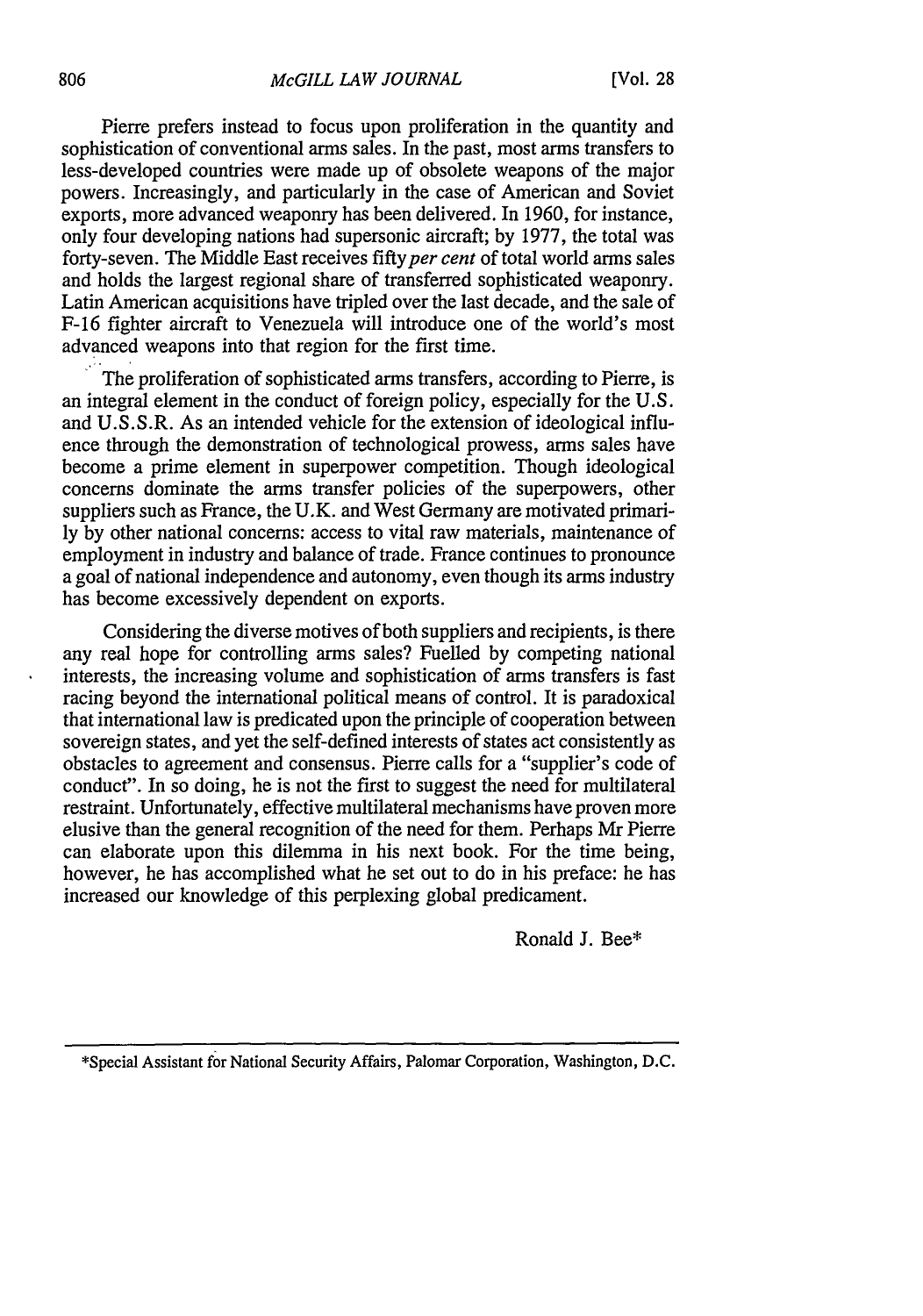*New Directions in Disarmament.* **By** William Epstein and Bernard T. Feld, eds. New York: Praeger, 1981. Pp. 222 [\$31.95 U.S.].

The efforts to work out meaningful disarmament arrangements through treaties and other less explicit understandings which are designed to arrest nuclear proliferation and to achieve control over conventional armaments have confounded for far too long both political leaders and international negotiators. The management of this man-made disaster has remained beyond the grasp of world leaders, whether they are relatively strong and in office for extended periods, or refreshingly new and blessed by the imprint of open democracy. The agony and frustration of this failure, with its attendant consequences for human survival, have been the subject of scholarly analysis for the past four decades. In the vast literature on disarmament, the writings of William Epstein have been outstanding and widely influential.

*New Directions in Disarmament,* edited by Epstein and Bernard Feld, is a compilation of short papers prepared by a group of some twenty scholars drawn from varied social, political and physical science backgrounds. They met informally as an international Pugwash group to search for new ideas and new directions. They hoped that their contribution would be helpful to the ensuing deliberations of the Second Special Session on Disarmament of the United Nations General Assembly. For a number of reasons, this goal remained unfulfilled. Not unexpectedly, the Soviet side found itself unable to take part in the Pugwash deliberations, and the resulting product reads more like the reports on disarmament we are accustomed to reading in *Scientific American* or *Time* magazines. It is not that the product is pedantic or its treatment pedestrian; the perspectives brought to bear on this, the most important and vital issue confronting humanity remain, nevertheless, those of North American liberal thinkers, mostly from the United States. There is a token Canadian presence and some less prominent "international" participation. In any case, the events of the past two years have largely overtaken the limited hope or guarded optimism manifested by the participants at this symposium. Despite all these negative aspects, *New Directions in Disarmament* is a most useful and admirably written book.

In the substantive introduction to the book, the editors explain the history, purpose and nature of their deliberations. The issues they cover extend, happily, beyond the highly technical, acronym-jargoned specifics to include such matters as confidence-building measures, the scope for a global monitoring system through the United Nations, the problems of arresting new armament technologies in outer space and on the deep seabed, unilateral initiatives, and the role of non-nuclear states in achieving a balance and, possibly, some progress in disarmament negotiations.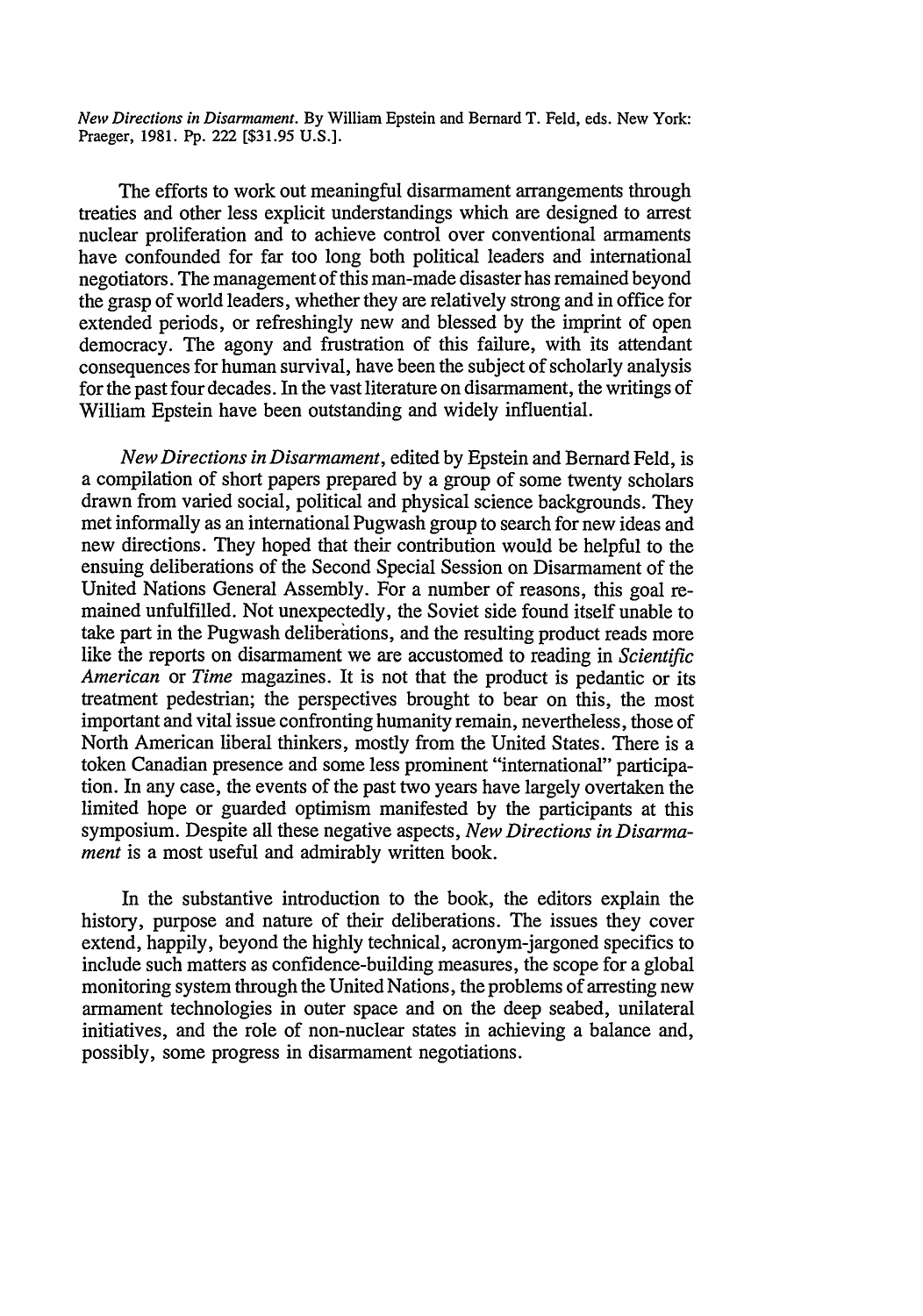Alessandro Corradini discusses the role of the United Nations Disarmament Commission and the usefulness of a smaller working body such as the Committee on Disarmament. Herbert Scoville Jr, a retired United States Government official, describes the problems created by advancing military technology. Paul Warnke and George Ignatieff both deal with reforms of the SALT negotiating process. Bernard Feld, a physicist, proposes a freeze on the development and deployment of new weapons. William Epstein makes a strong argument for cutting off the production of fissionable material, for a phased reduction in the militarized uses of such material, and for its ultimate transformation to peaceful uses. Rod Byers and Joel Wit discuss "sanctuary" proposals.

An equally important aspect discussed in the book is the role of nonnuclear-weapon states in disarmament negotiations. Sayed Yassin (Egypt), Shalheveth Freier (Israel) and Joseph Rotblat (United Kingdom) explore in a scholarly manner the value of the presence of a third party in negotiations. Hans Christian Cars of the Swedish Ministry of Defence presents a thoughtful paper on military budgets, and points out the need for standardized procedures for monitoring military expenditures. Daniel Gallick of the U.S. State Department points out the difficulties of verifying any actions by governments purporting to comply with such measures.

There is an awareness among participants that one of the crucial ques- tions facing any analyst is: What is it that must be "negotiated" to achieve disarmament? Is it merely the numerical strength of the military arsenals in each other's possession? Or, more subtly, the reliability of the political strategies at the disposal of each side? Do the governments of the superpowers believe they can achieve strength and security through military means? Do the leaders of the superpowers believe that their mutual policy of excessive militarization can achieve for them anything other than a myopic vision of their own virtuousness? What role, if any, do the smaller, economically- and technologically-advanced nations, such as Canada, Japan and West Germany, have in this foolish but deadly game of chess in which they have unwittingly become the expendable pawns? Some of these issues are raised and discussed in the papers of Jonathan Alford (British Army) and Hans Gunter Brauch (Heidelberg University) in their analysis of confidencebuilding measures. This discussion is the most useful part of the book because confidence-building measures can lead to meaningful measures of actual disarmament. Examples such as the *Simla Agreement* (on the Kashmir issue) and the Helsinki "non-binding" international treaty are mentioned. However, the crucial issues remain unanswered.

How can one "build" confidence if, despite advanced technology and extensive military saturation, the necessary spiritual strength is lacking? Professor Charles Osgood (Illinois), George Rathjens (M.I.T.) and Betty Lall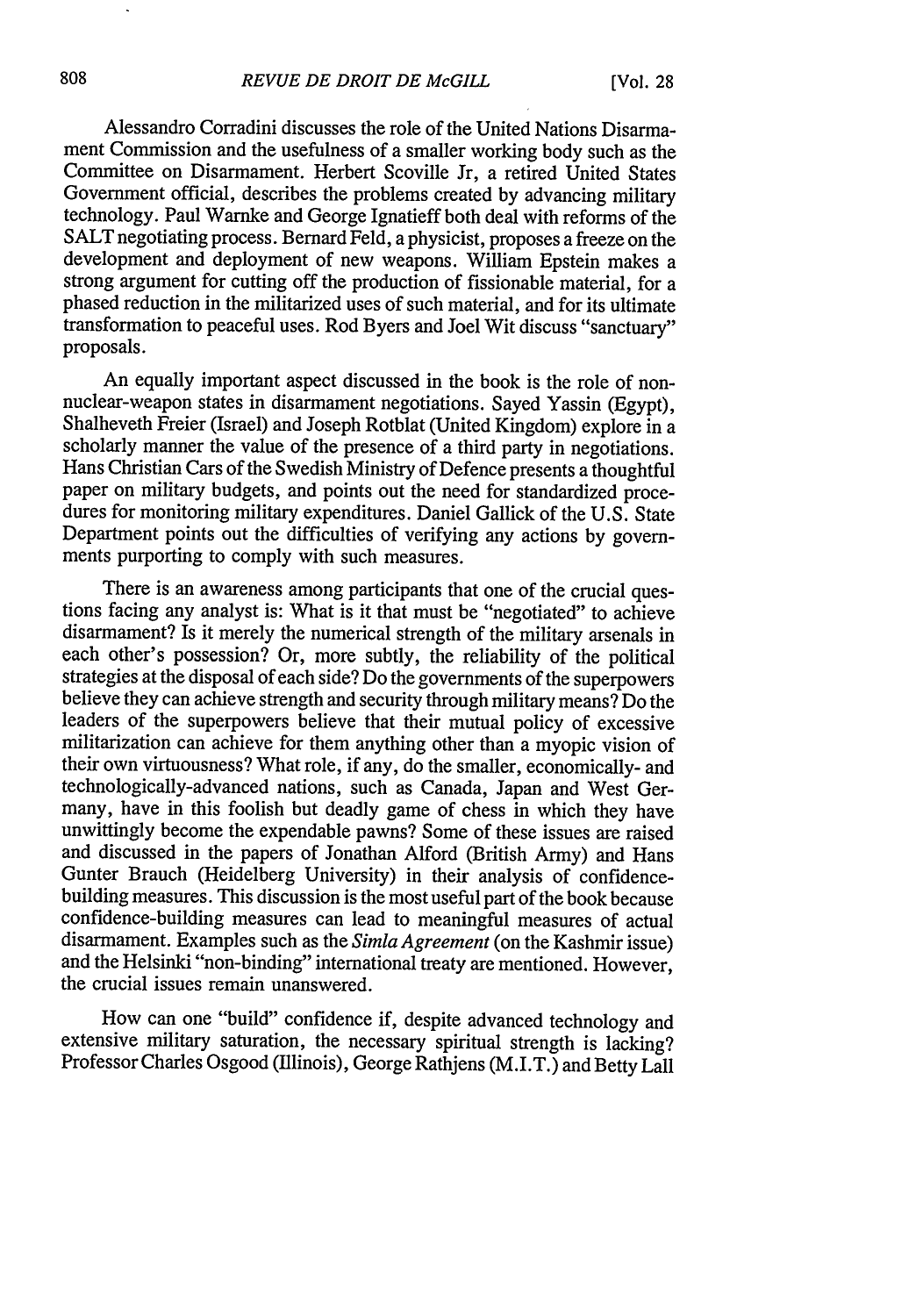(a U.S. disarmament expert) all examine this question from their respective vantage points when they raise for discussion the possibilities for taking unilateral initiatives aimed at achieving a modicum of self-imposed discipline and restraint in the military field. If negotiations *proceed* from a premise of sustained spiritual strength, it will negate the idea that "a chip, once acquired, may not be expendable".' However, the vision projected here appears to be somewhat too simplistic: "[Clonfidence-building agreements are essentially declarations of intent and are not enforceable. They need to have a mandatory character".<sup>2</sup> But, is virtue verifiable?

The high level of discussion brought to bear by the participants in the symposium on these and many other related issues makes this book a useful and stimulating study. In a book of such broad focus and such diversity of participant skills and expertise, it is unfair to expect greater uniformity in treatment and more depth of analysis or detail. That is not to suggest that the Pugwash Movement cannot bring original ideas to light in exploring the specific reasons for reticence on each side. For example, serious analysis of why each superpower has not found the negotiating process useful or successful to achieve concrete and enduring results might reveal unique attitudes that are susceptible to modification. If a nation's armament policy is, in fact, "controlled" by its military commanders — the least likely sector in any society to be enlightened enough to see the wisdom of unilateral disarmament **-** who then makes the policies pertinent to the negotiation process? It is not helpful to assert simply that both superpowers are *equally* guilty of spoiling the broth.3 If a third, fourth or fifth cook were to enter the negotiating "kitchen", is there any guarantee that they will not be one too many? One should also examine carefully the essential dissimilarity of the interests of the two powers engaged in the negotiating process. Any threat, real or imagined, from land-based installations in Europe is far greater to the U.S.S.R. than to the U.S. If so, why can't the European Community declare *unilaterally, and* without any caveats, a nuclear weapon-free zone on the condition of a joint superpower guarantee of non-intervention? Would that make the United States more vulnerable in the negotiation process?

The concern for nuclear disarmament, it is worth noting, is beginning slowly but unmistakeably to slip away from the traditional confines of secret diplomacy into the realm of public, open and populist debate. Indeed, this movement is gaining ground not only within the constituencies of those two superpowers but in the public domains of their surrogates as well. The threat of unilateral reform championed by *private groups* may yet have a destabiliz-

**IW.** Epstein and B. Feld, eds, *New Directions in Disarmament* (1981) 174.

<sup>&</sup>lt;sup>2</sup>*Ibid.,* 132.

As is done *ibid., 2.*